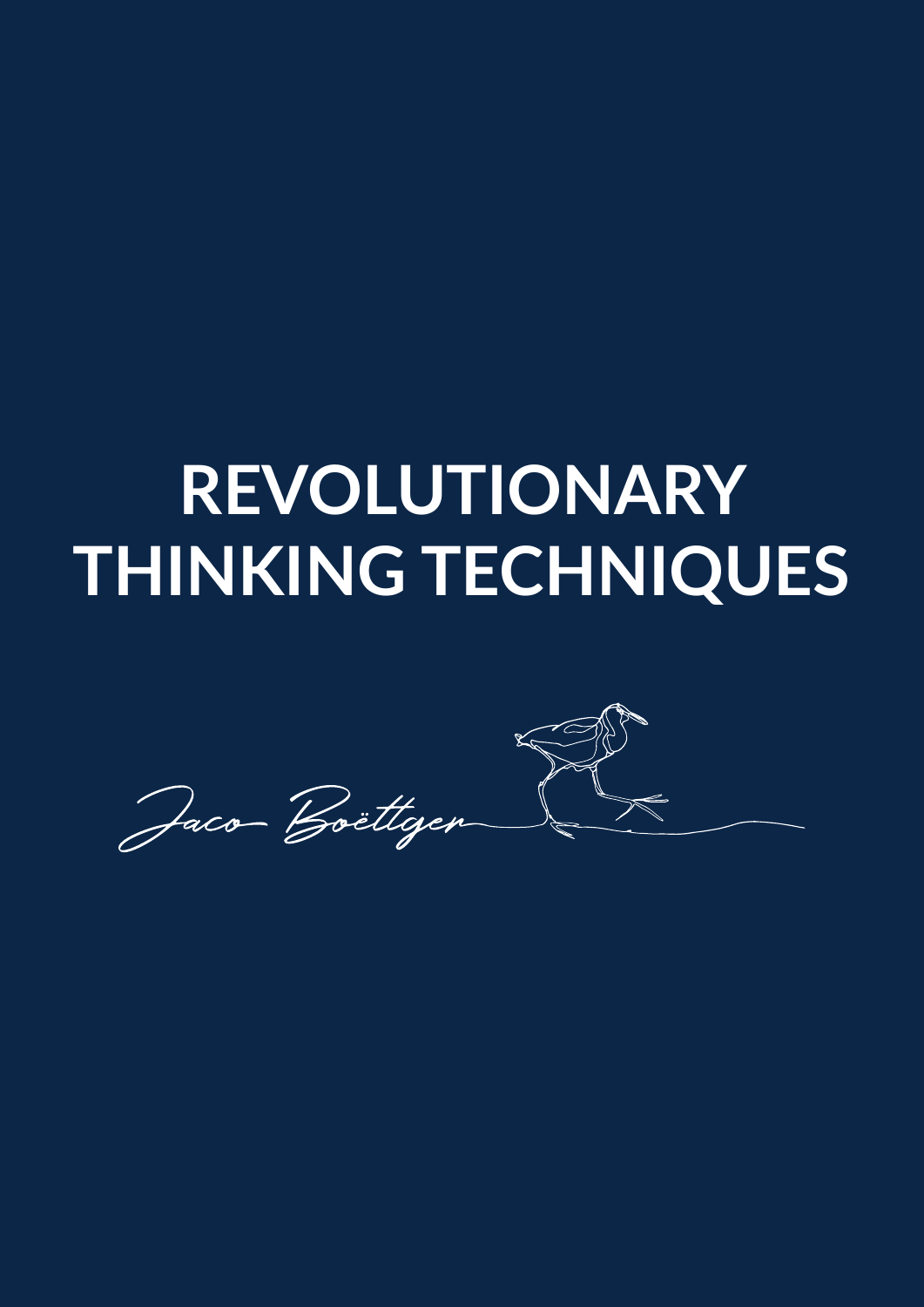- Boëttger

## **REVOLUTIONARY THINKING TECHNIQUES**

BACKGROUND & PURPOSE OF INTERVENTION.

In the book "The Opposable Mind" by Roger Martin.....that Malcolm Gladwell describes as "Brilliant and utterly convincing" ....it is argued that...."In this information-saturated age, where **each new bit of data complicates a picture that is already**  staggeringly complex, integrative thinking may be a necessity **if we are ever to find our way past the multiple binds in which we find ourselves. Certainly, the business world seems ripe for a new approach to problem solving."** I believe that this absolutely accurate and important and a thousand times more urgent in the context of the Fourth Industrial Revolution and the Covid-19 Pandemic. Today innovation and creativity are not optional....it is an absolute necessity for survival. The "Revolutionary Thinking Techniques" intervention was created to address this need in a one-day intervention.